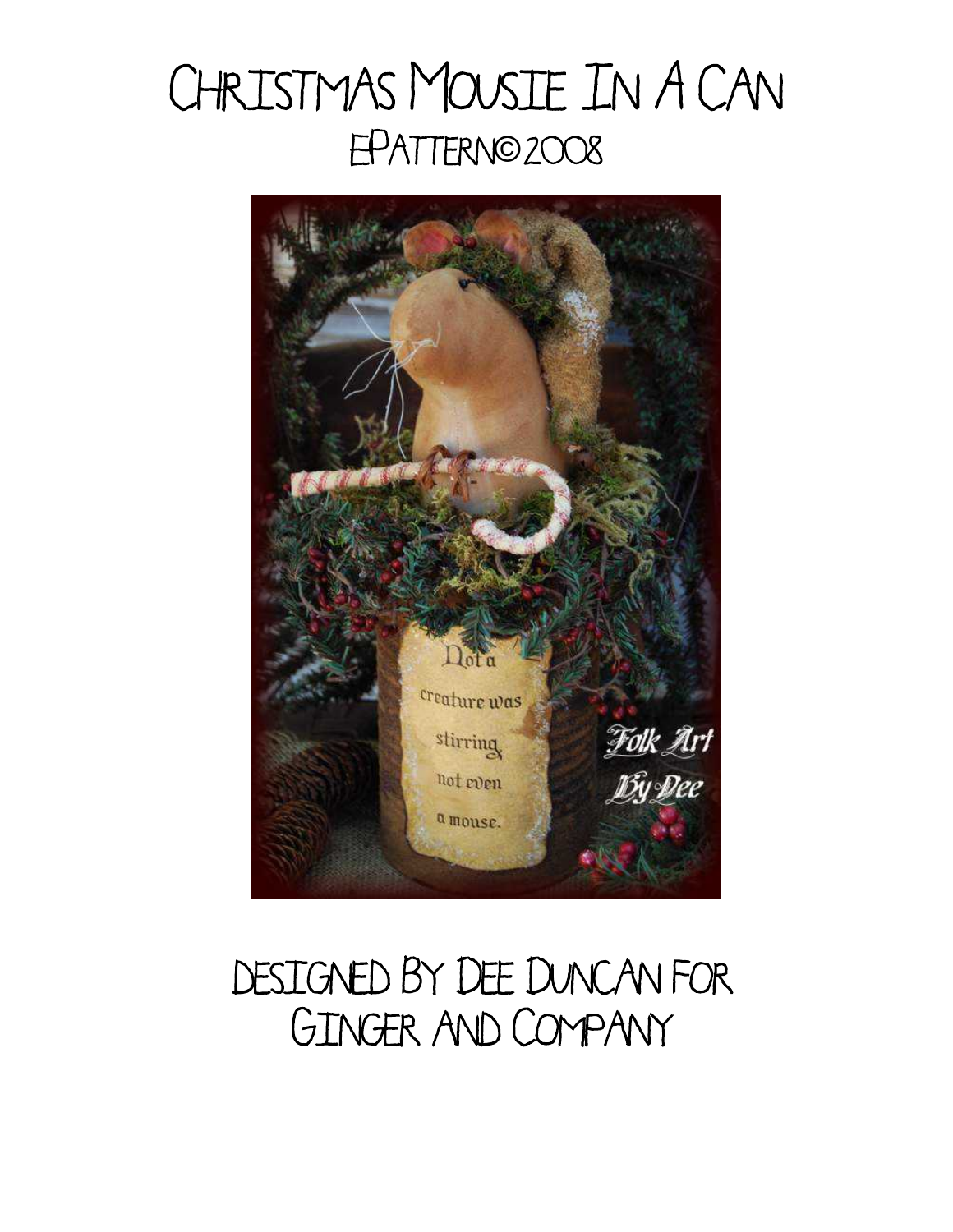# CHRISTMAS MOUSIE IN A CAN E-Pattern ©**©**2008

**Mouse**: Cut out mouse pattern and pin to your natural muslin fabric and cut (2). Machine stitch around, leaving bottom opening for stuffing. Turn Mousie RSO.

Cut (2) small slits on mouse head where noted on pattern where his ears will slide through. Make sure these slits are no bigger that 1/4" long.

Cut out your mouse ears and pin to your natural muslin fabric on the centerfold and cut (2). Machine stitch completely around leaving no opening. To turn your mouse ears RSO, cut a small slit running from short side to short side in the very middle of the ear section. Turn ear RSO through slit with a meat skewer or small wooden dowel.

Push the ears through the slits on the mouse head and line up the opened slit so it is facing into the body and will not show.

Now, stuff your mouse completely. I use a wooden dowel to push the polyfil up into the mouse head. With your natural embroidery thread, close the bottom by doing a running stitch around the mouse's bottom and knotting off tightly.

**Paint your Mousie**: Take your **Extreme Stain Mixture** and brush a light coat of this stain all over the mouse. Blot with a paper towel to remove excess.

While still wet, sponge on your Milk chocolate paint. You can thin this paint a little bit by adding a few drops of water to about 4 t. of Milk chocolate paint. Sponge all over mousie and let air dry.

After Mousie has dried, take your white craft paint and lightly sponge on his tummy. You just want a very light coat,,,so do not over load the sponge...make sure the sponge is almost a dry sponge before painting his tummy white. Allow to dry.

Paint a little bit of pink inside the mouse ears and let dry.

Sew on your bead eyes with black embroidery thread and knot off at ends. Leave ends a little long after the knot for his eye lashes. Take a little white Elmers glue and rub over the ends of the black floss where his eye lashes are and allow to dry. This will harden the lashes.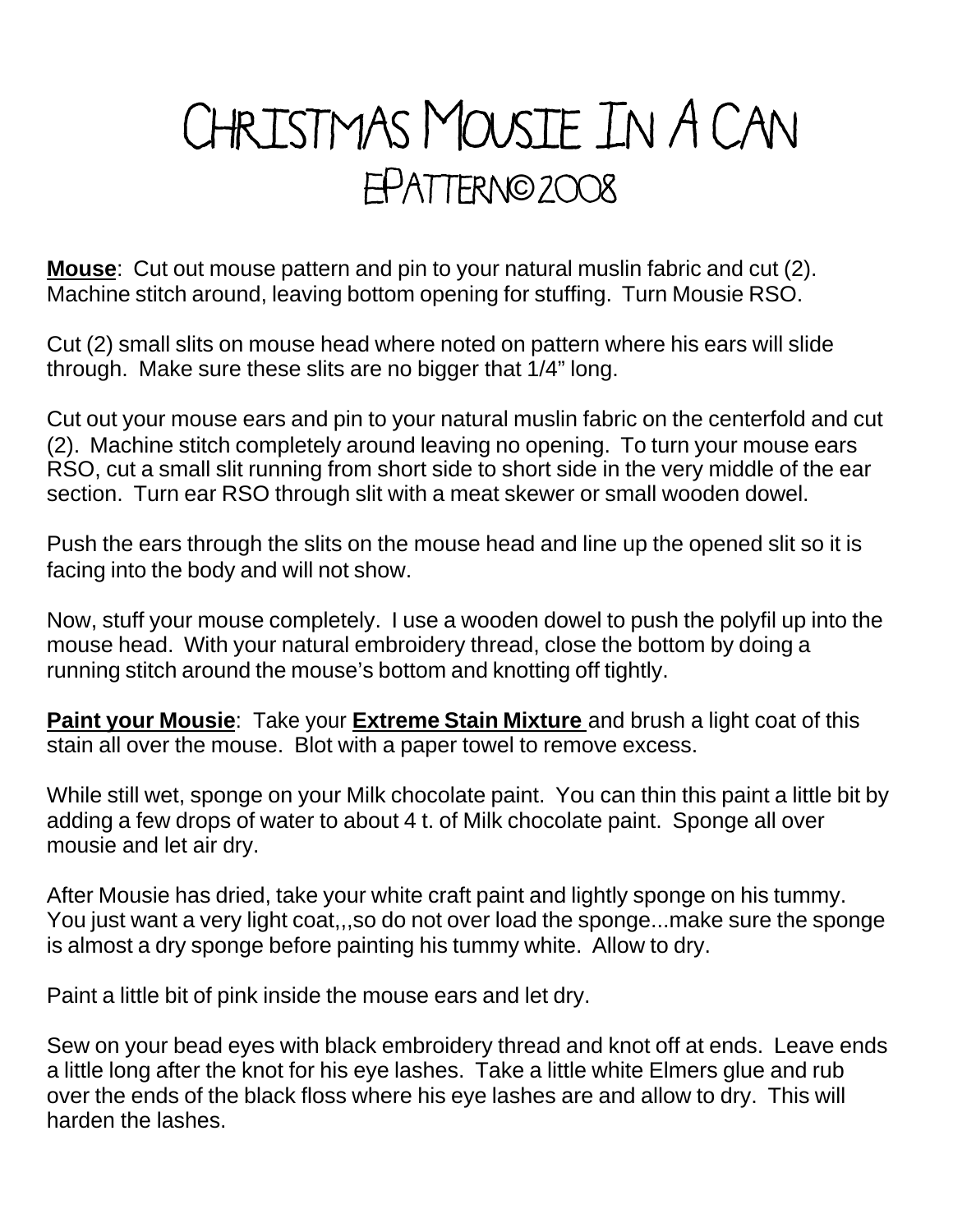Take your Sisal found at Walmart,(if you can not find Sisal, use brown floss) and cut a piece about 6" long. You will have to unwind this piece and take only about 4 strands out. Thread your embroidery needle with the pieces of Sisal. Go in one side of the nose where his whiskers would be and out the other side and allow the whiskers to hang down. You can coat the whiskers with white Elmers glue and allow to dry.

**Stocking Cap**: Cut out your stocking cap and put on center fold of fabric and cut (2). Machine stitch up both sides leaving bottom opened. Turn hat right side out. I used an old white washcloth for the fabric for the mouse hat. Soak hat in your Extreme Stain Mixture (recipe attached). Wring out and allow to dry in sun.

When dry, you will need to cut 2 little slits very close to the hat end where the mouse ears will poke through. Push the ears through small slits. Stuff a little polyfil into the hat to make it stand up a little bit. Hot glue to mouse head. Around the edge of the hat, hot glue some moss or greens. Sew a rusty bell to the end of his hat.

**Candy Can**e: Cut a piece of 7" natural grapevine wire. Take a piece of red and white ticking and rip a piece 1" x 14" long. You are going to rag rap the candy cane. Hot glue one end of the ticking to the end of the natural grapevine wire, and starting wrapping around the grapevine wire. As you go, put a little hot glue under the fabric to hold in place. Once you have gotten to the end of the wire, hot glue in place. I form a "Package" end when I reach the bottom and hot glue in place. Form your candy cane top by bending the wire over. Brush candy cane with Extreme Stain Mixture. Allow to dry. Brush over with Elmers glue and sprinkle with Mica or Glitter. Allow to dry.

**Rusty Can**: In the pattern picture, I used a Bushes Bake Bean Can which is larger, but this mouse fits in all normal size soup cans,,,Progresso soup cans work great.

Take your empty clean can and remove wrapper. Paint entire care with your Burnt Umber Craft Paint, or dark brown craft paint. Let dry. Brush over can with white Elmers glue. Roll in a plate of spices, 1 jar of cinnamon and 2 t. nutmeg. Make sure the jar is completely covered with the spices. Allow to dry. Your jar should resemble a rusty jar when dried. You can spray with Clear Satin Varnish or just leave as is.

Print off your aged image on a piece of white or cream stock paper. I have included (2) different size images, (1) for a large can and (1) for a regular size soup can. Trim. Burn edges. Hot glue to front of can. Brush glue around the edges of the paper and sprinkle with Mica or glitter.

Cut a piece of Styrofoam to fit inside your can. Hot glue into the bottom of can.

Hot glue prim greens and moss around the insides of the outer edge of the rusty can. Hot glue mousie bottom to can. Fill around mousie with more greens and berries.

For mousie hands take a piece of grapevine wire and form a "U". Bend the bottom part of the "U" down and hot glue that part to the mouse tummy. Hold in place. Hot glue in the Candy Cane to his hands. You are done.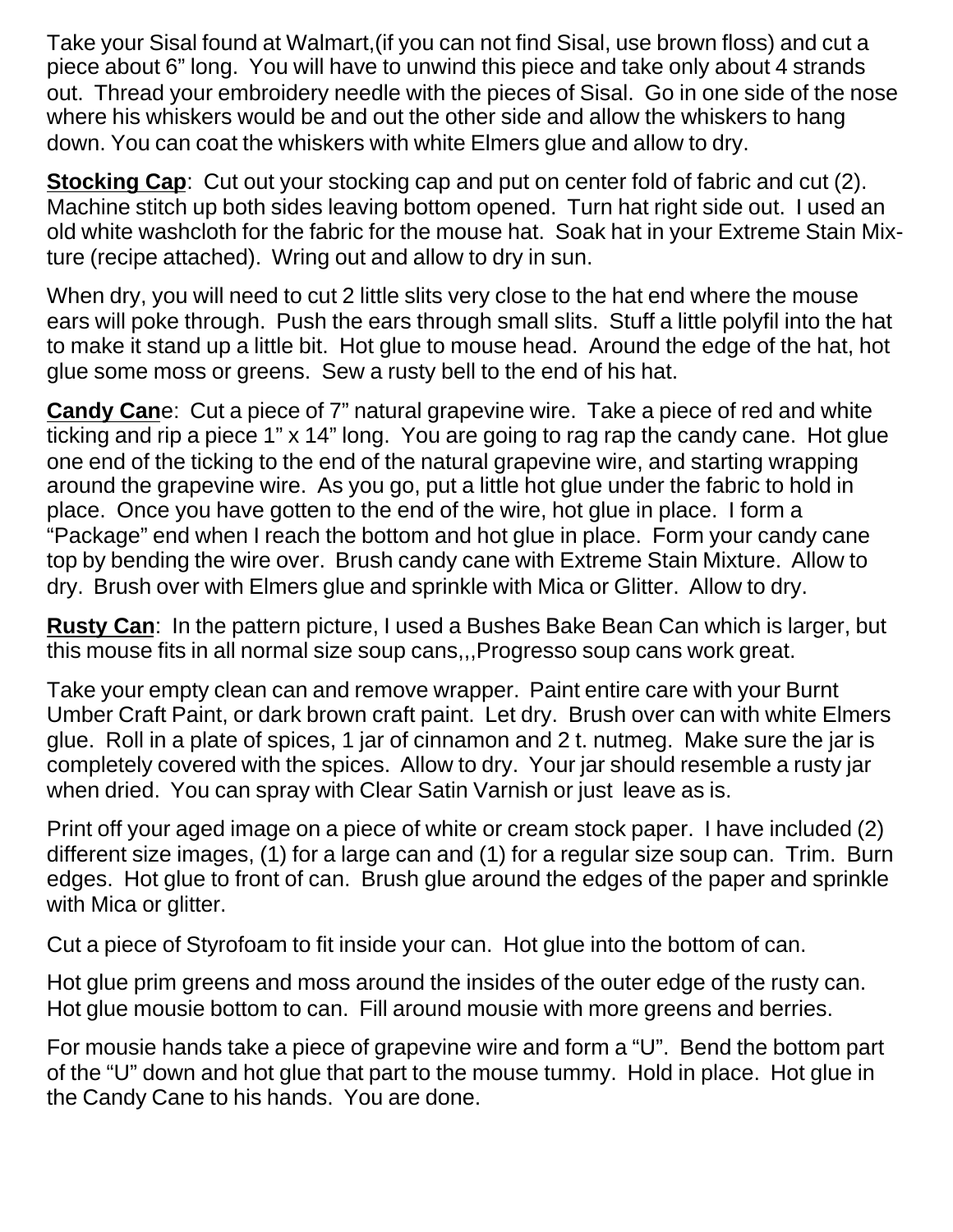### Christmas Mousie In A Can E-Pattern ©**©**2008

#### **Pattern Necessities:**

Natural Muslin Polyfil (1) White Cheap Terry Washcloth—(Wal-mart) Milk Chocolate Craft Paint or Light Brown Burnt Umber Craft Paint Americana Brand, or Dark Brown Craft Paint White Craft Paint (2) Black Beads For Eyes (1) Rusty Bell Black Embroidery Thread Natural Embroidery Thread Natural Grapevine Wire (Wal-Mart Floral Section) Spaghnum Moss (Wal-Mart) Prim Greens & Burgundy Berries (1) Jar Cinnamon (2)T. Nutmeg Rusty Soup Can Instant Coffee Cookie Sheet, Foil & Paper Towels Glue Gun & Glue Sticks Craft Paint Brush Stiff Bristles (1) 2" Sponge for Painting Mousie (1) Piece of White Cardstock Paper White Elmers Glue Mica, Glass Glitter or Glitter

#### **Extreme Stain Mixture**

1 Cup Hot Water 6 Tablespoons of Instant Coffee

*This Pattern/ Disc Can Not Be Copied And Resold For Profit.*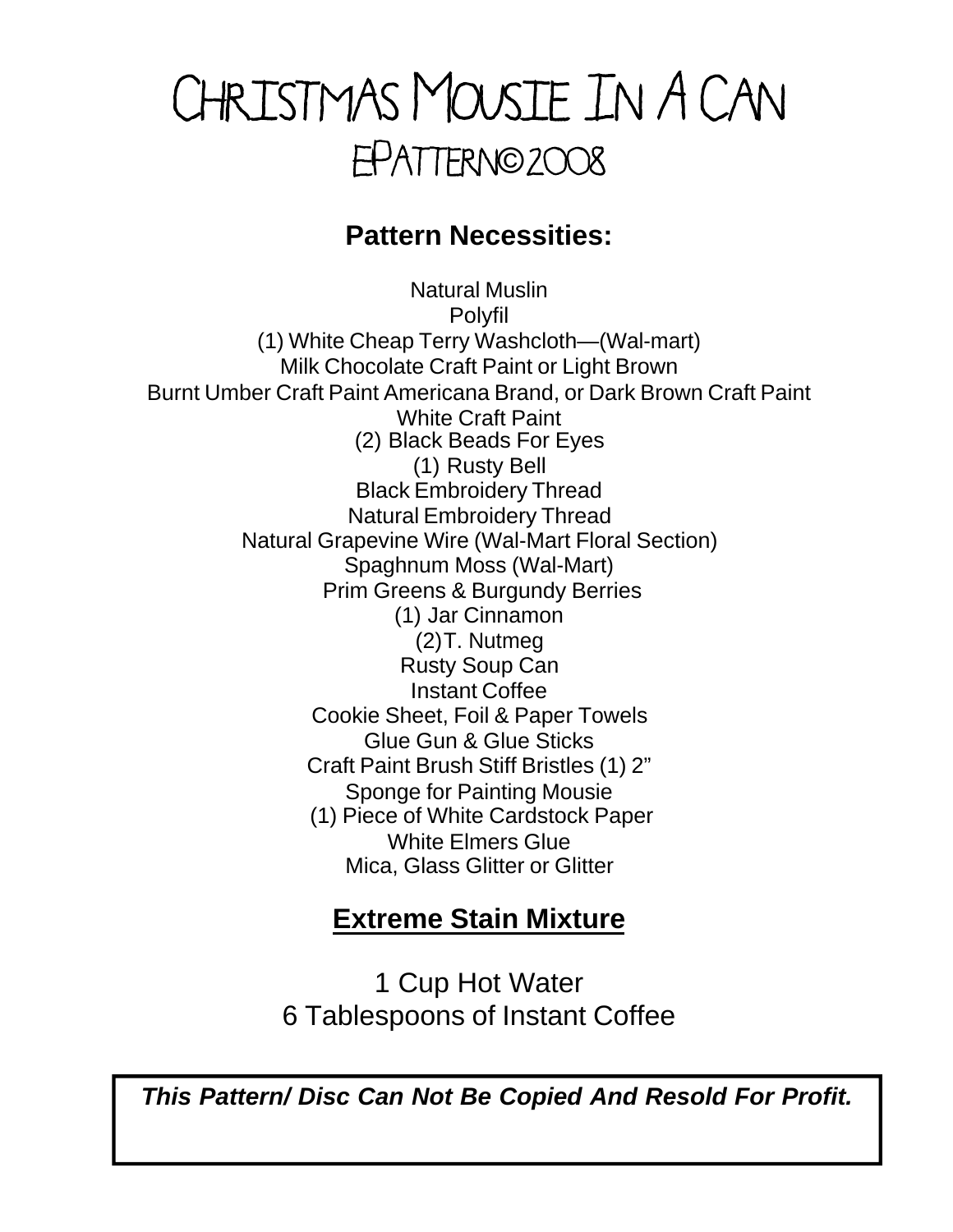

LEAVE BOTTOM OPEN FOR STUFFING AFTER STUFFING, DO RUNNING STITCH TO CLOSE MOUSE BOTTTOM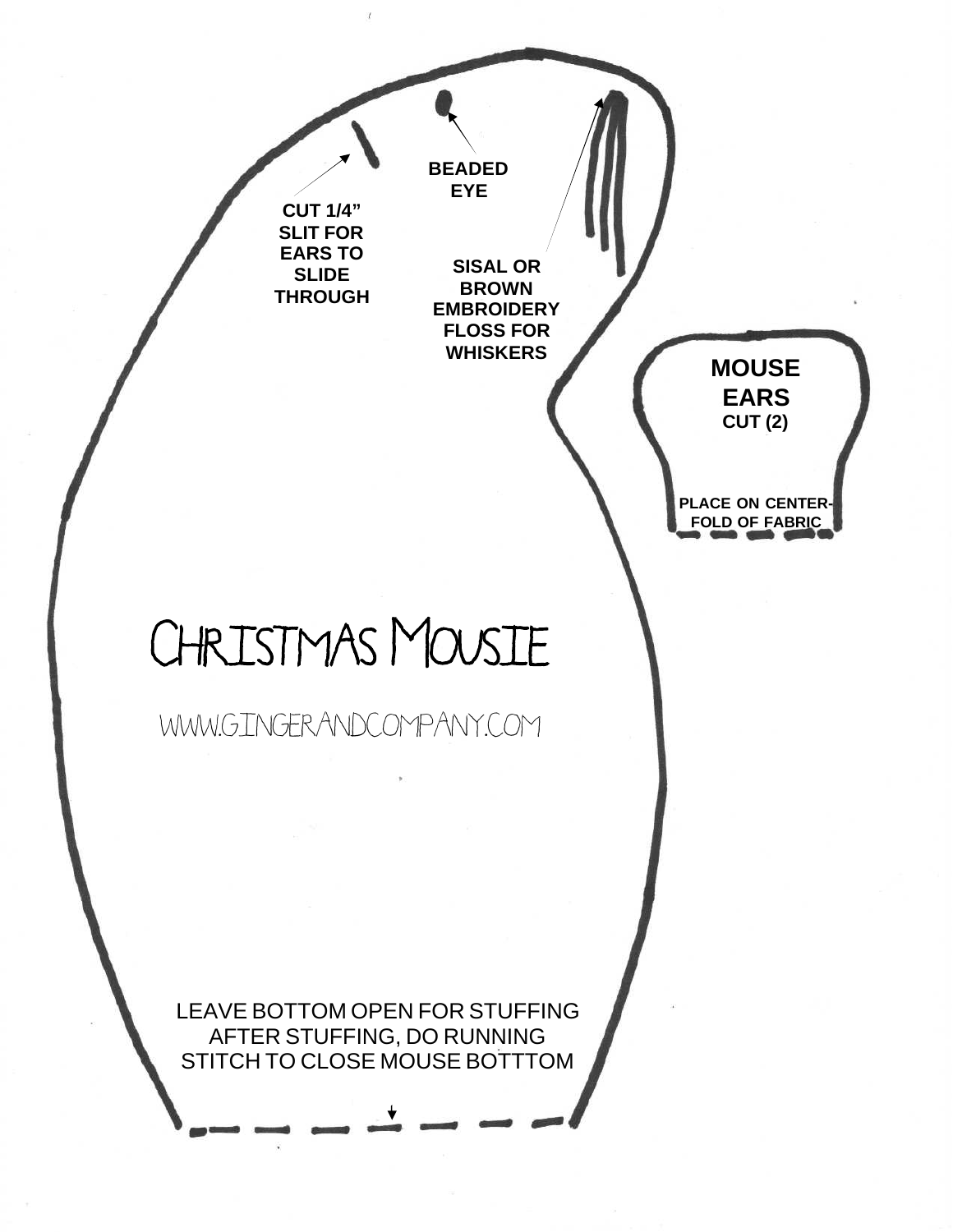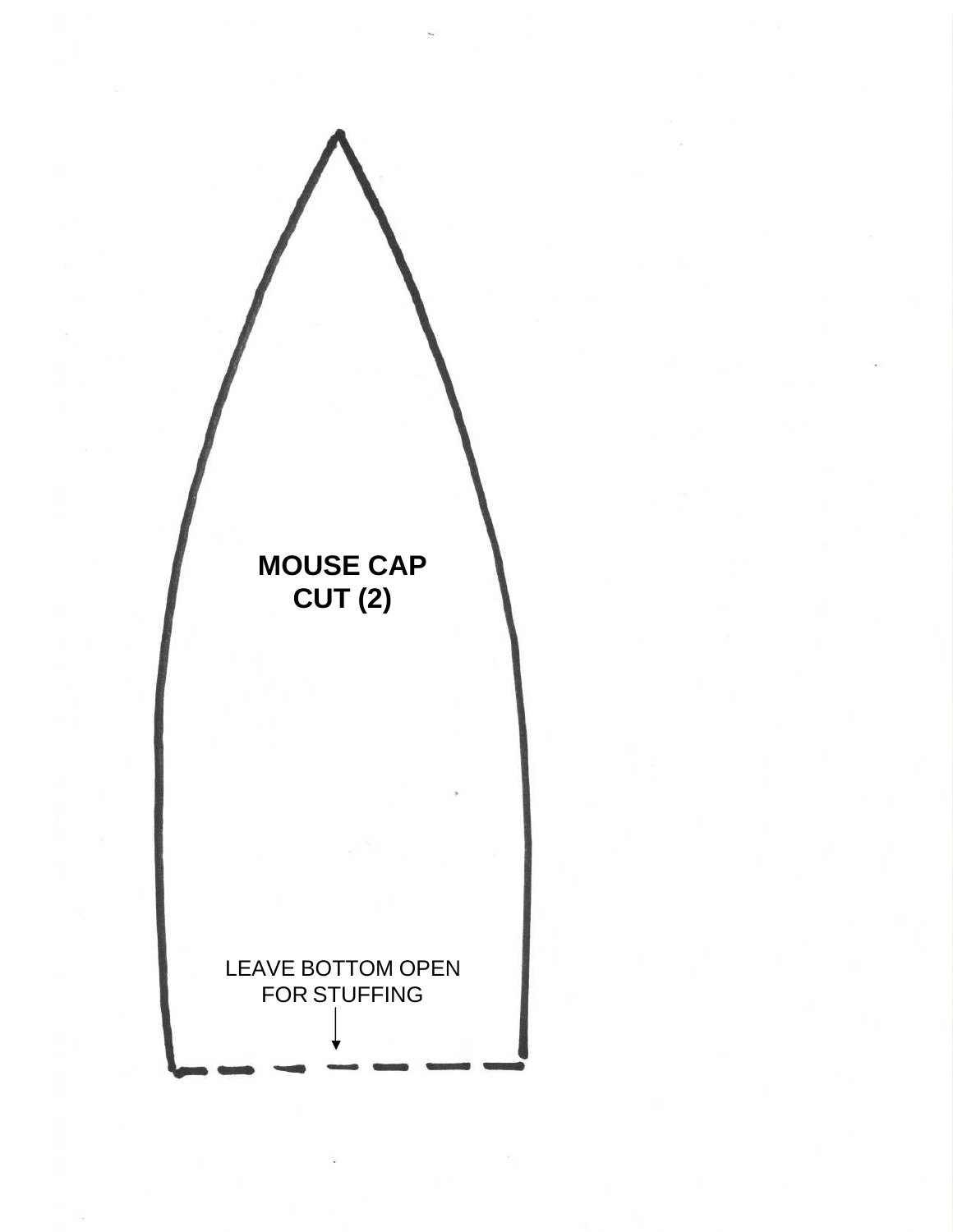